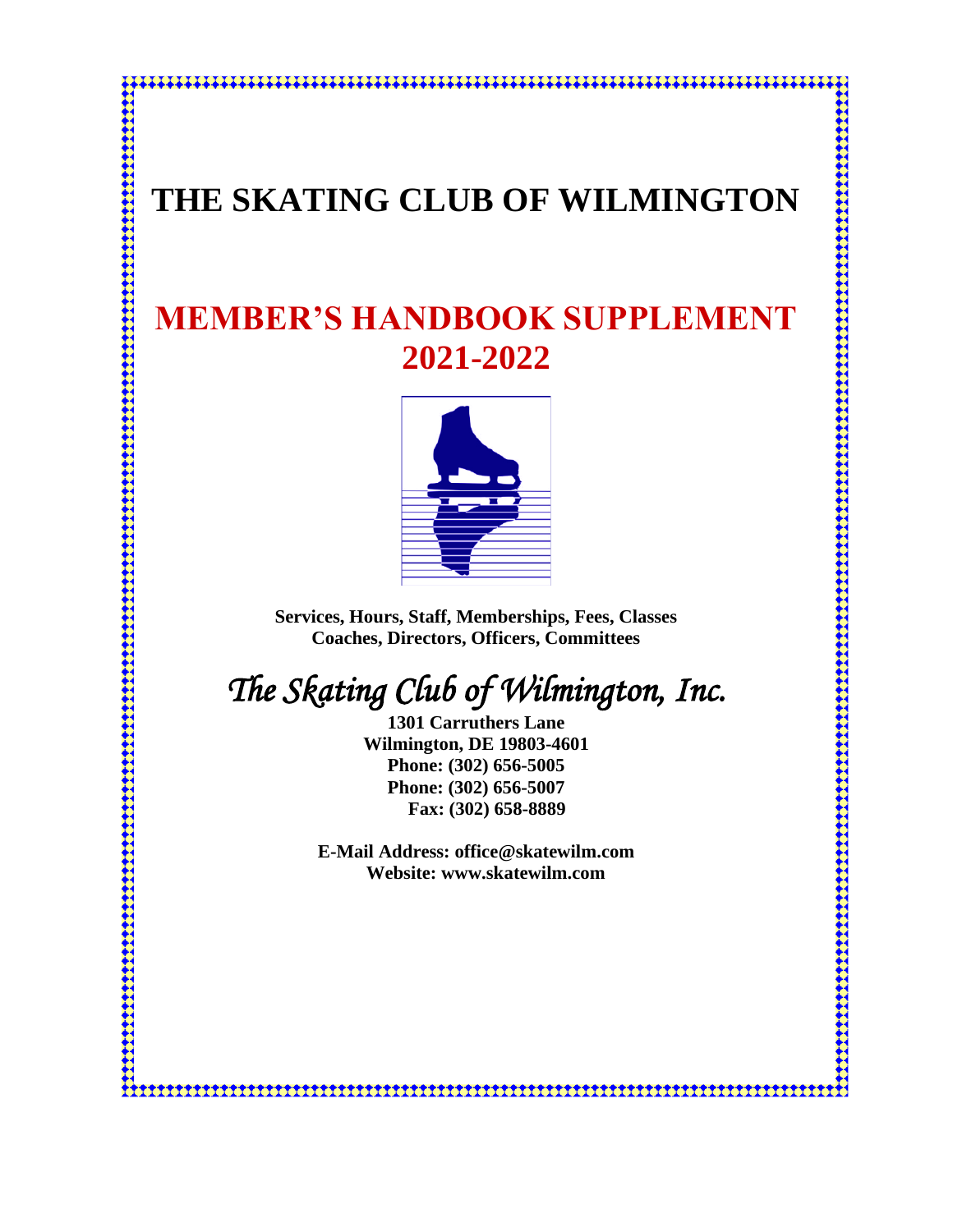## **TABLE OF CONTENTS**

| <b>RINK &amp; CLUB SERVICES</b>          | 3              |
|------------------------------------------|----------------|
| <b>SCW STAFF</b>                         | 3              |
| <b>SCW MEMBERSHIPS</b>                   | $\overline{4}$ |
| MEMBERSHIP PRIVILEGES & LIMITATIONS      | 5              |
| <b>GUEST FEES</b>                        | 6              |
| MEMBER SKATING AT PUBLIC SESSIONS        | 6              |
| ORGANIZED GROUPS: ON-ICE AND OFF-ICE     | 6              |
| <b>TEAMS</b>                             | 6              |
| <b>INSTRUCTION: ON-ICE &amp; OFF-ICE</b> | 7              |
| <b>COACHING STAFF</b>                    | 8              |
| <b>BOARD OF DIRECTORS</b>                | 9              |
| OFFICERS, EXECUTIVE COMMITTEE, DELEGATES | 10             |
| SCW DELEGATES TO USFS GOVERNING COUNCIL  | 10             |
| THE SCW FOUNDATION DIRECTORS             | 10             |
| OPERATING COMMITTEE CHAIRS               | 11             |
| ICE SCHEDULE & CLUB CALENDAR             | 11             |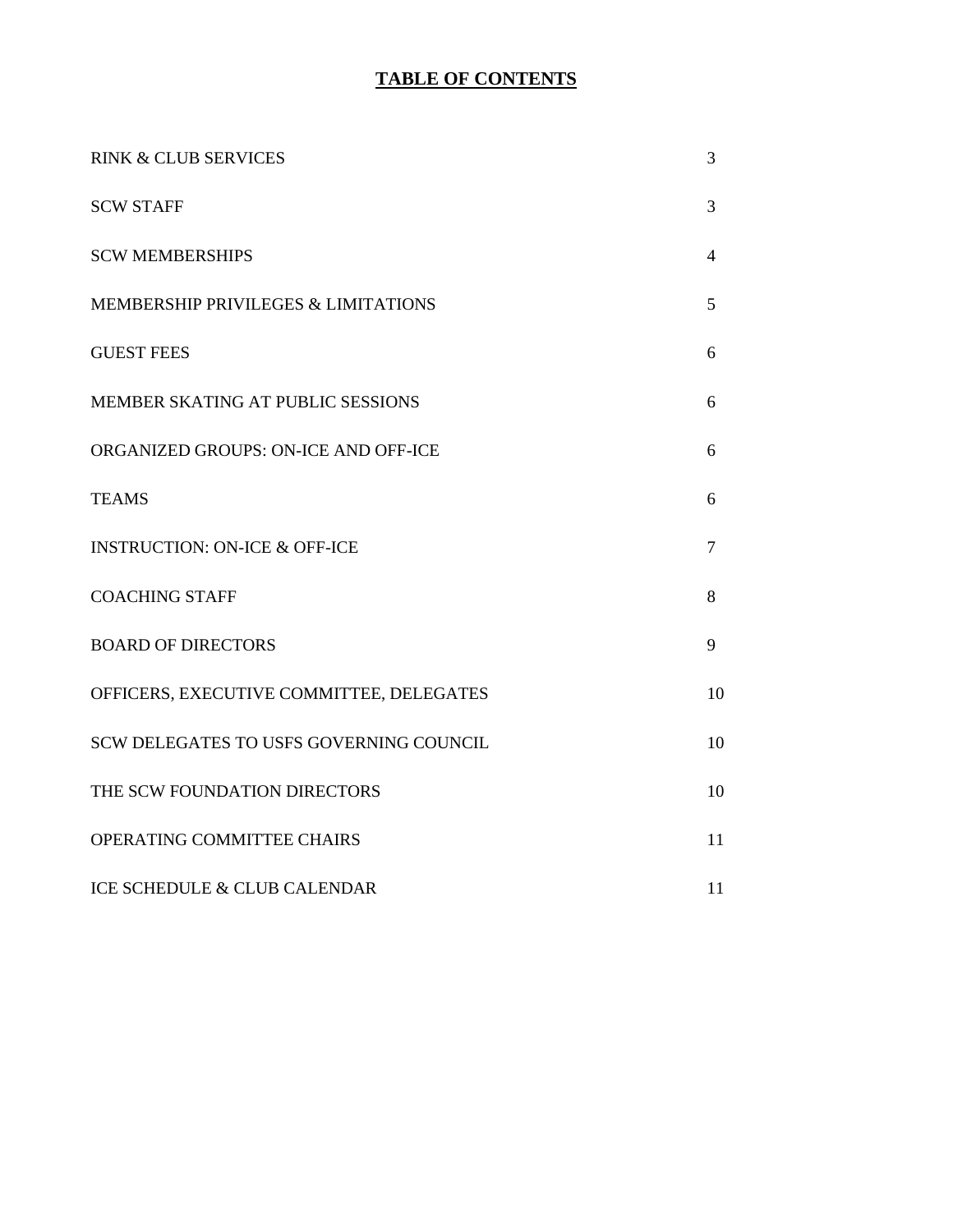#### **RINK & CLUB SERVICES**

#### **OFFICE HOURS:** MON through FRI, 9 AM - 4 PM

**SKATE SHARPENING:** \$30 competitive/high level figure skates. Fees are \$18 recreational skates and \$10 for hockey skates. Skates may be left, by appointment, prepaid with instructions, in the Office Foyer. No charge the first time only when boots & blades are purchased from the SCW Skate Shop. Sharpening/mounting, etc. are done on Mondays, Thursdays and Fridays only.

| Plugging                                        | \$2.00 each    |
|-------------------------------------------------|----------------|
| Punching                                        | $$1.00$ each   |
| Mounting                                        | \$40.00 / pair |
| Remove Blades                                   | \$10.00 / pair |
| <b>Remove Broken Screws</b>                     | \$15.00        |
| <b>Blade Adjustment Fee</b>                     | \$50.00        |
| Waterproofing                                   | \$25.00 / pair |
| Heat molding                                    | \$10.00 / pair |
| <b>Boot Stretching</b><br>(length and/or width) | \$25.00 / pair |

- **SKATE SHOP**: See front office for items in stock or to purchase skates. Note SCW members receive a discount on the purchase of skates from our skate shop. Please contact our office for details on the discount.
- **SKATE RENTAL:** NO charge to SCW members' Guests at Club sessions or to members awaiting delivery of new skates ordered at SCW Skate Shop.
- **CAFE**: Mojo's Grill is available for meals and snacks. See hours posted in the snack bar.
- **BANNERS:** Banners will be on display at the rink for the following: (1) USFS Championship Senior Gold Medalist who represented SCW; (2) Olympic competitor who represented SCW; (3) Coach that was an Olympic Medalist despite country represented and whose primary coaching location is SCW; (4) as decided by the SCW Board of Directors
- **LOCKERS:** Annual Rental: \$100 (\$75 small) in Ladies', Men's and Girls' Locker Rooms. No lockers in Boys' Locker Room.
- **USFS TESTS**, **COMPETITION ENTRY FEES:** Applications and information on rates may be obtained online at the SCW website. USFS membership is required for testing. The SCW Foundation Inc. may, at its discretion, pay competition entry fees for SCW members and/or those skaters representing SCW for regional/sectional competitions, Adult Nationals and Solo Dance Nationals.
- **COMPETITIONS**: SCW hosts two competitions annually: Skate Wilmington (July) and Autumn Skate (November/December). Please consider volunteering.
- **ICE/HOCKEY RENTAL:** Ice rink may be rented by the hour. See General Manager or Assistant Manager about reservations and fees.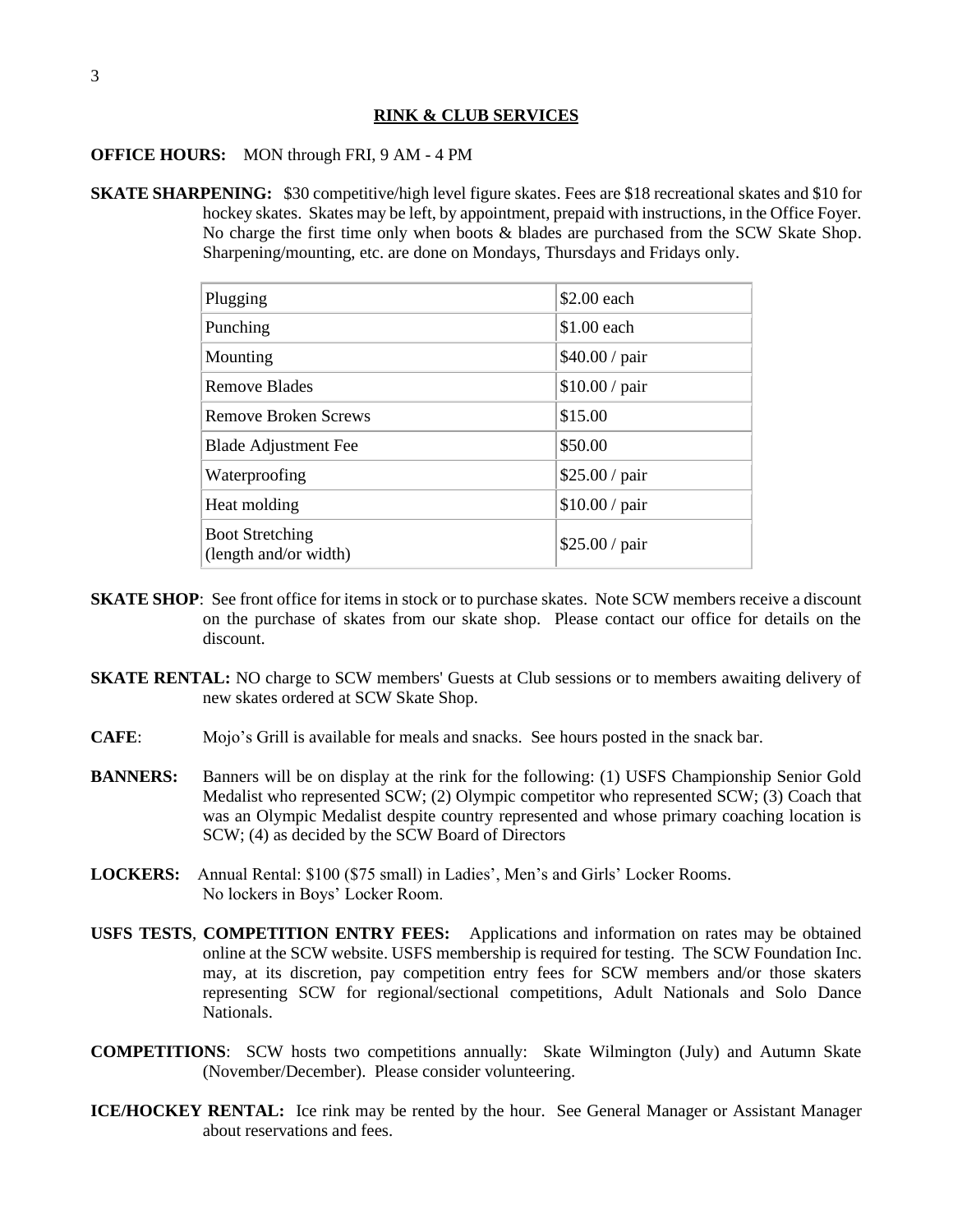#### 4 **SCW MEMBERSHIPS ICE USE**

The membership application (available in the foyer area of the front office or on website) must be filled out completely, signed, and sent in an envelope to the SCW office with a check for:

- \$200 Annual Basic Skating Membership (Includes 3 sessions)
- or \$100 Annual Social Membership (No Skating) Individual or Family.
- \*PLUS: The first payment of the monthly ice fee\* for the Ice Use Fees category chosen.

\*Visa and MasterCard can be used for these fees. The envelope can also be deposited in the locked mailbox on the front office door. When the completed application and appropriate fees are received, skating privileges may begin for the candidate (and family, if a multiple membership is chosen).

| <b>Membership Categories</b>                                                                    | <b>Annual Membership Dues</b> | <b>Monthly Ice Fees</b>                       | <b>Session Limits</b>                                            |
|-------------------------------------------------------------------------------------------------|-------------------------------|-----------------------------------------------|------------------------------------------------------------------|
| <b>Basic Member</b>                                                                             | \$200                         | \$0                                           | 3 Sessions included<br>then \$14/Session<br>Book of 10 for \$140 |
| Social Member                                                                                   | \$100                         | \$0                                           | No Skating                                                       |
| <b>Bronze Member**</b>                                                                          |                               |                                               |                                                                  |
| 6 Session/month<br>Individual or Family                                                         | \$200                         | $+ $78$                                       | 6 Sessions                                                       |
| ** only available as a one-year trial upgrader from Basic Member Package or Social Membership   |                               |                                               |                                                                  |
| <b>Silver Member</b>                                                                            |                               |                                               |                                                                  |
| 14 Session/month<br>Individual or Family                                                        | \$200                         | $+ $170$                                      | 14 Sessions                                                      |
| <b>Gold Member</b>                                                                              |                               |                                               |                                                                  |
| 26 Session/month<br>Individual or Family                                                        | \$200                         | $+$ \$300                                     | 26 Sessions                                                      |
| <b>Platinum Member</b>                                                                          |                               |                                               |                                                                  |
| Unlimited                                                                                       | \$200                         | $Ind. = +\$550/mo.$<br>Family = $+$ \$610/mo. | <b>Unlimited Skating</b>                                         |
| <b>Synchronized Skating (Sept-April***)</b>                                                     |                               |                                               |                                                                  |
| Synchro White                                                                                   | \$200                         | \$100/mo or \$800/season                      | 8 sessions/month                                                 |
| Synchro Purple                                                                                  | \$200                         | \$195/mo \$1,560/season                       | 16 sessions/month                                                |
| Off-Season Synchro                                                                              | \$200                         | \$70/mo                                       | Synchro practice May-<br>Aug                                     |
| ***Coaching Fees extra, includes synchro practices                                              |                               |                                               |                                                                  |
| Membership downgrades are permitted once per season (year) and must be approved by the Board of |                               |                                               |                                                                  |

Directors. The charge for downgrading is the equivalent of one month's ice fees at the previous level. There is no fee for membership upgrades.

**Extra Sessions:** SCW Members with **14-Session memberships** may purchase extra sessions for \$14 per session. SCW Members with **26-Session memberships** pay purchase extra sessions for \$14 per session.

**70 Plus-**Upon reaching their 70<sup>th</sup> birthday, skating members are allowed unlimited ice use at the 26-Session or higher Ice Use rates.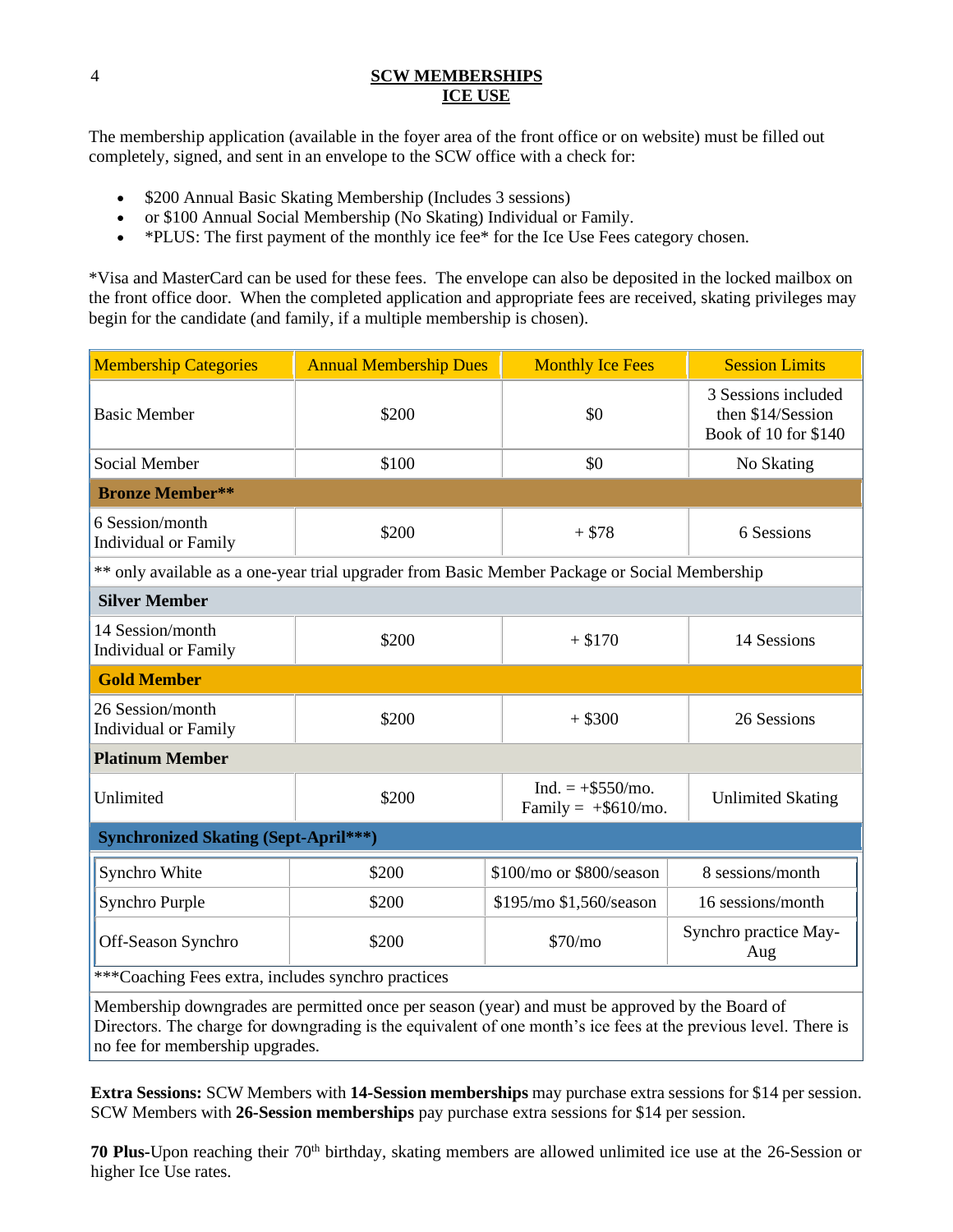| <b>Privileges and</b><br><b>Limitations</b>                           | <b>Unlimited</b> | <b>14 Sessions</b><br><b>26 Sessions</b> | <b>Basic</b><br>"Pay per Session" |
|-----------------------------------------------------------------------|------------------|------------------------------------------|-----------------------------------|
| <b>Monthly Ice Fees</b>                                               | Yes              | Yes                                      | N <sub>0</sub>                    |
| <b>Public Sessions</b><br><b>Friday Nights</b>                        | Pay              | Pay                                      | Pay                               |
| <b>Public Sessions - Winter</b><br>Sat/Sun                            | Free             | <b>Free</b>                              | Pay                               |
| <b>Public Sessions - Summer</b><br>1:30-2:30 pm, T, Th                | Free             | Pay                                      | Pay                               |
| <b>Public Sessions - Holidays</b><br>and Christmas Week               | Free             | <b>Free</b>                              | Pay                               |
| <b>Private Lessons</b>                                                | Yes              | Yes                                      | Yes                               |
| <b>Testing</b>                                                        | Yes              | Yes                                      | Yes                               |
| <b>SCW</b> is Home Club in USFS                                       | Yes              | Yes                                      | Yes                               |
| <b>Off-Ice Instruction</b>                                            | Yes              | Yes                                      | Yes                               |
| <b>Exhibitions</b>                                                    | Yes              | Yes                                      | Yes                               |
| Philadelphia Area Competition                                         | Yes              | Yes                                      | Yes                               |
| <b>SCW Awards</b><br>(Trophies/Bowls)                                 | Yes              | N <sub>0</sub>                           | N <sub>0</sub>                    |
| <b>Committee Work</b>                                                 | Yes              | Yes                                      | Yes                               |
| <b>Guests</b> , Voting                                                | Yes              | Yes                                      | Yes                               |
| <b>Board of Directors Membership,</b><br><b>May Hold Office</b>       | Yes              | Yes                                      | Yes                               |
| <b>Receive Club Mail,</b><br>Handbook, Supplement, Members' Directory | Yes              | Yes                                      | Yes                               |

#### **MEMBERSHIP PRIVILEGES & LIMITATIONS COMPARISON CHART**

#### **GUEST FEES**

**PERSONAL GUESTS** – All SCW Members may have Personal Guests.

**At Club Sessions**: \$15.00 per session, skate rental included. No fees or limits for Guest under age 4 at Club sessions. **MUST REGISTER WITH OFFICE**. Guest groups, except member's family, of 5 or more must be cleared through the Office.

#### **WALK-ON FEES**

**Available to non-members** who qualify for the session desired by age, discipline and/or skating level, if the session is not heavily attended. **Cost:** \$15.00 per session.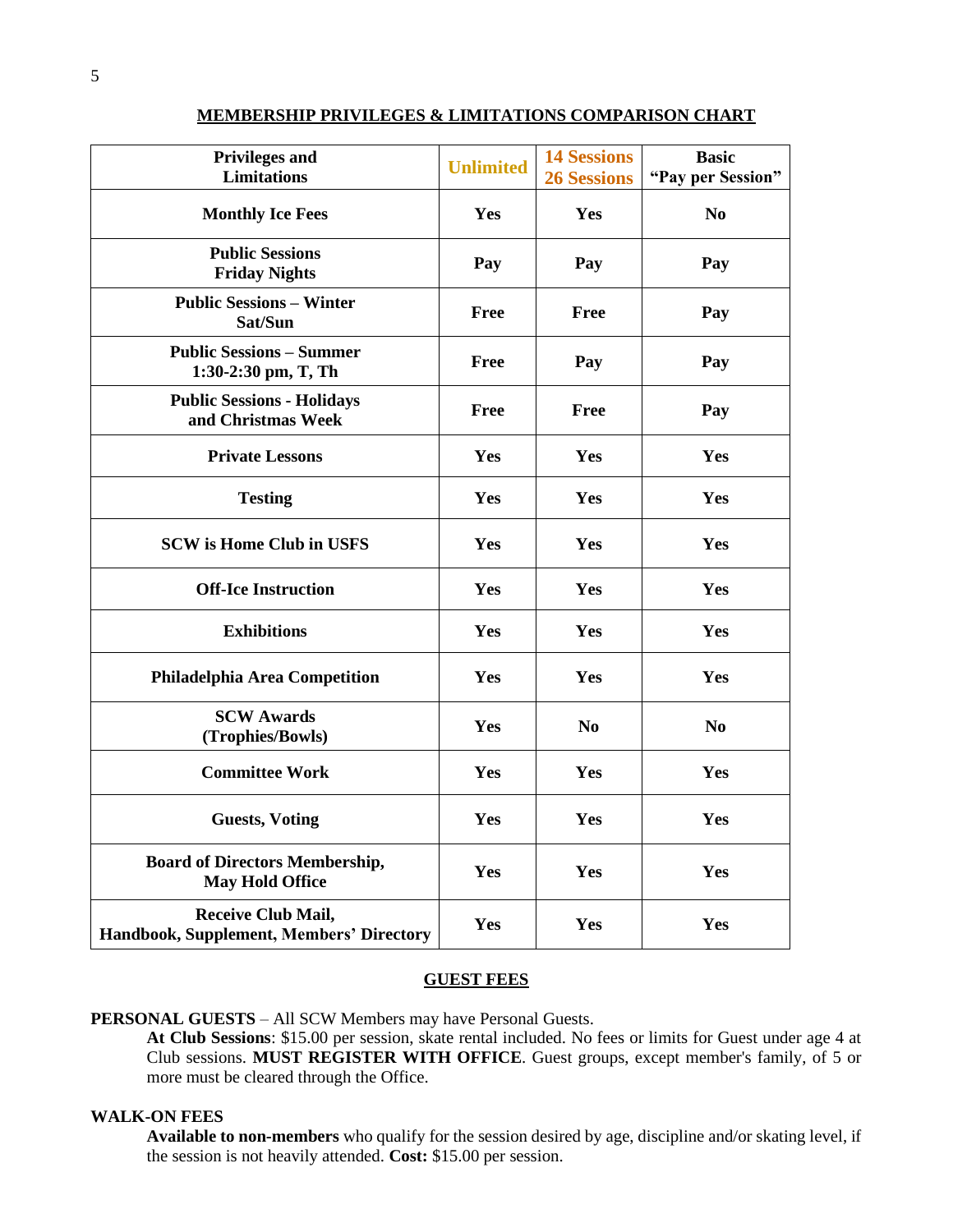#### **HONORARY OR COMPLIMENTARY GUEST & ICE PRIVILEGES**

With club management approval, a current or former Olympic or World Team member, or competitor en route to or from an international competition or exhibition, will not be charged for approximately the first week of skating, after which the charge may be the standard \$15.00 per session. Alternately, the Club may extend skating privileges at no charge for an indefinite period at the discretion of the Board of Directors. Times allowed on the ice will depend on compatibility of other skaters on the ice on a particular session or sessions, the type of session and safety.

#### **MEMBER SKATING AT PUBLIC SESSIONS**

**HOURS: Regular Season (2020-2021) Summer Season (2021)** SUN: 3:15 - 5:15 PM

FRI: 7:30 - 9:30 PM TUES & THURS: 1:30 - 2:30 PM SAT: 3:15 - 5:15 PM WEDNESDAYS: 6:50 – 7:40 PM

**HOLIDAYS:** Christmas Week: 1-3 PM; New Year's Day, Martin Luther King's Birthday, and Presidents' Day: 1-3 PM

**FEES:** Check at SCW Office

**SCW Members**: ALL Members must pay Admission to FRIDAY night Public Sessions in winter. No charge for Public Sessions on SATURDAYS, SUNDAYS, HOLIDAYS in winter to Active Members with 11-Session or higher use privileges. Basic "pay per session" Members, and 11 and 20-Session ice privileges must pay Admission in **all** seasons.

## **ORGANIZED GROUPS: ON-ICE AND OFF-ICE**

#### **AT PUBLIC SESSIONS**:

**Organized Groups of 15 or more:** (Birthday Parties - parties please email or call rink for details) **Organized Groups of fewer than 15**: \$9 Admission, Skate Rental – No Charge.

**AT CLUB SESSIONS, OFF-ICE, SUMMER**: Consult Office and/or appropriate Club Committee.

**Off-Ice Dance Instruction, Choreography:** See Bulletin Board or inquire at Office.

The **SCW 2022 Spring Ice Show** will be April 1-2, 2022. Sign-up announcements will be posted in Snack Bar and on the SCW Website.

**Special Olympics** sessions are normally Wednesday nights, October through March, but there will be no Special Olympics for the 2021-2022 season due to covid restrictions.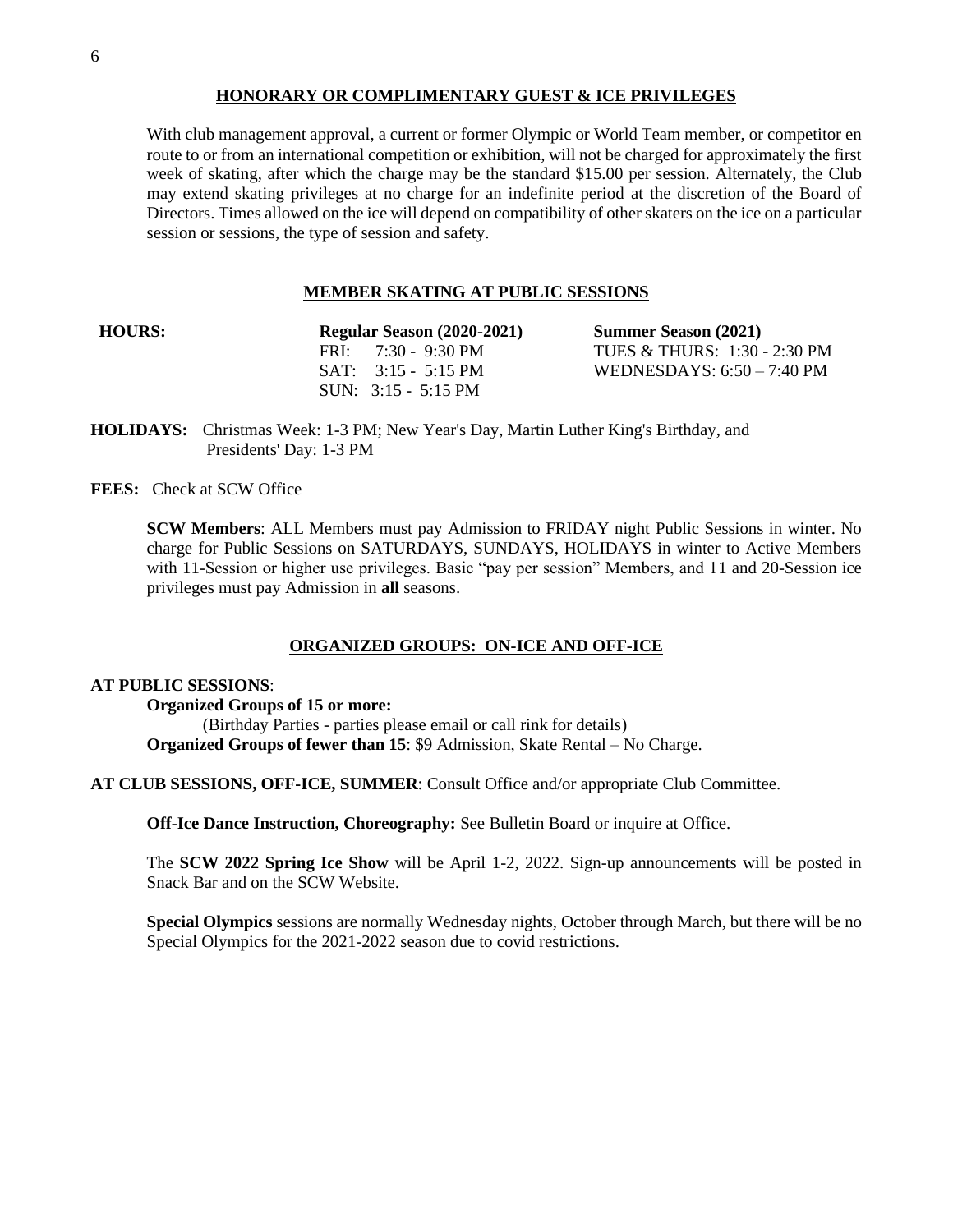## **TEAMS**

#### **Regular Club (Fall/Winter) Season, Summer Season**

SCW plans to offer **Synchronized Skating Teams** based on skating level and age for the 2021-2022 season. We typically have an Open Juvenile team, a Pre-Juvenile team, two Basic teams and a Snowplow Team composed of skaters under 18 years of age which would include skaters from our group lesson sessions currently coached by Coaches Emily Walsh and Kathy Metzler on Sundays from 12:20 to 2:00 p.m. Contact the SCW office for further details.

Synchro skaters are members of SCW and each represents SCW with the USFS. SCW members with monthly ice time use one of their allotted sessions for synchro. Group lesson skaters who want to do synchro pay the regular group lesson rate plus \$38. Walk-on synchro skaters pay the Basic Member Dues plus \$14 per session for synchro. Coach fees are separate and are paid directly to the coach. Coaching fees will be determined and announced by the coaches.

Hockey programs at SCW are based on rental contracts for the season, but they also include in-house instructional hockey and summer programs. We currently rent ice time to several schools and independent hockey teams, including a Senior Hockey team. Check at the Office for times and team rates.

**Senior Hockey** operates according to USA Hockey rules and required equipment. Contact Office for times and team rates.

#### **INSTRUCTION: ON-ICE AND OFF-ICE**

#### **SEASONS, DAYS, HOURS, FEES**

#### **Regular Season Public Classes in Basic Skills**

**Cost**: \$142 for one series of six  $\frac{1}{2}$  hour classes including rental skates; reduced \$8 if skater provides own skates. A 10% discount for 2nd, 3rd, 4th, 5th series if taken consecutively. *Per-session* rate \$35. **Also includes** practice ice on public or Club session immediately following lesson. See lower priced rates next page.

**Classes**: WED. evening, SUN. afternoons (Sept-May) & SAT. afternoon (Jan-April).

**Summer Season "Learn-to-Skate" Classes**: Wednesday evening ½-hour classes followed by a 30 minute public session; \$18 ice time includes rental skates, \$5 if public session only.

**Summer Figure Skating Season:** For 8 or 9 five-day weeks, mid-JUNE to end-AUGUST. See separate Summer Schedule available in spring.

**Tests** for public classes are held at the end of each series; **USFS tests** are scheduled throughout the year - see Calendar.

**Private lessons** are arranged directly with the coaches at varying fees.

**Personal Training** is available through Jamie Loper. Contact Jamie for cost per session.

**On-ice Choreography, Off-ice Dance:** Available all seasons; Ballet and Off-Ice Conditioning require a minimum **Social** membership to join those classes. Information at office.

**Youth Off-ice Training/Ballet**: Check with Office for times and cost per session.

**Adult Off-ice Ballet:** Please see Irina Shoumeikina for current classes and cost per session.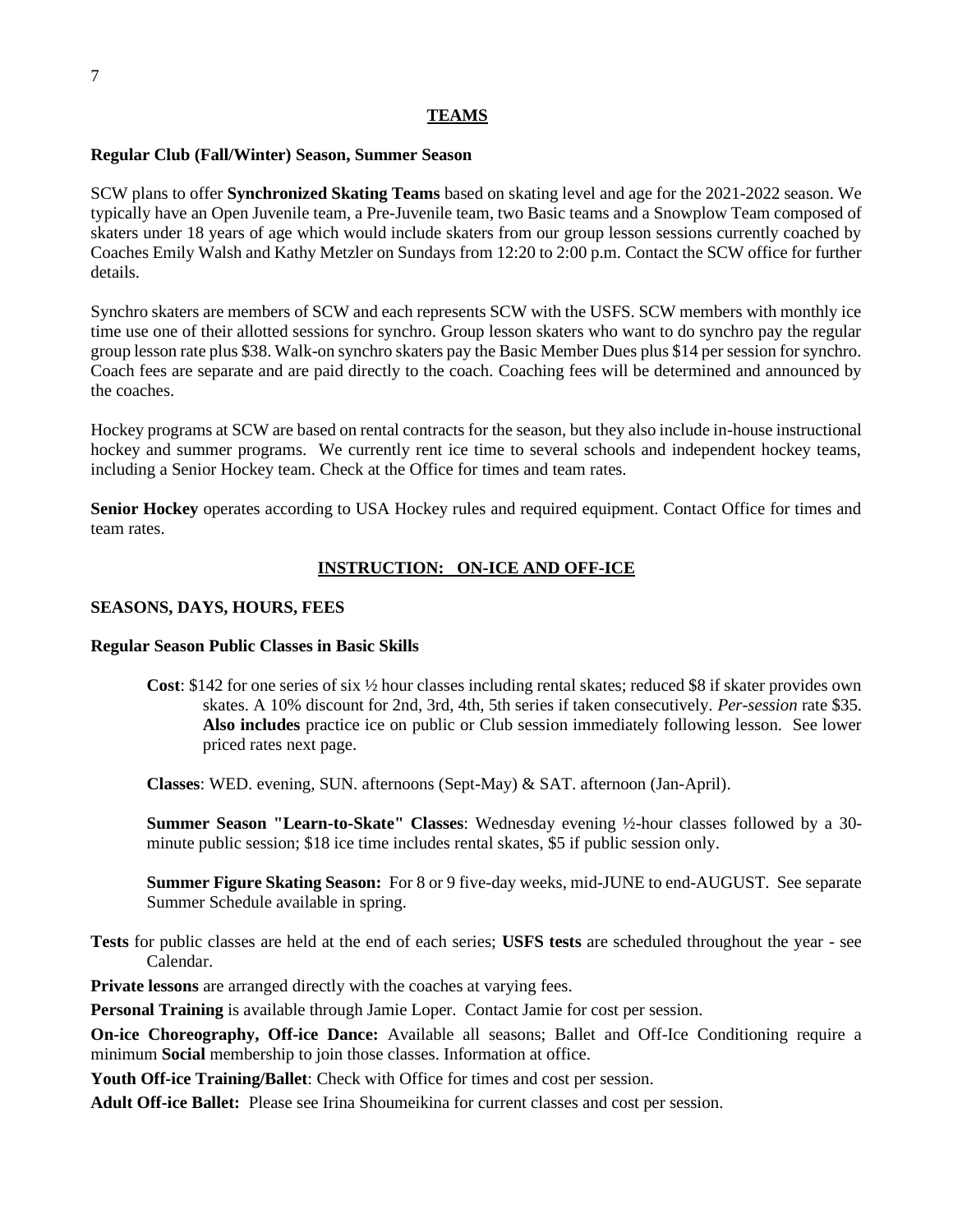#### **SCW COACHES**

Coaches' names and phone numbers are shown below. A Coaches' Directory with color photographs of the coaches, their experience and qualifications, and in most cases, their fees, is available in the Vestibule wall rack (across from the SCW mailboxes) as well as on the SCW website.

| THE SKATING CLUB OF WILMINGTON'S<br><b>FIGURE SKATING COACHING STAFF</b> |                                                                 |
|--------------------------------------------------------------------------|-----------------------------------------------------------------|
| BIANCOSINO, Ronnie                                                       | $(410)$ 441-0791                                                |
| CLARK, Alex                                                              | alexthec@yahoo.com                                              |
| <b>CZARNECKI</b> , Jeff                                                  | (302) 897-9979 or coachieffczar@msn.com                         |
| DUMLER, Michelle                                                         | (443) 271-9287 or Shellyduch@verizon.net                        |
| EPPES, Jennifer                                                          | $(302)$ 691-3591 or iceacesk8@aol.com                           |
| HILL, Dirke                                                              | $(410)$ 920-9991 or littlebakes@me.com                          |
| LOPER, Jamie                                                             | (302) 983-4737 or iloper12@aol.com                              |
| McKEEVER, Joel                                                           | 302.369.6427 or oldjoel@hotmail.com                             |
| RICHARDSON, Courtney                                                     | (610) 909-1350 or icecrich1@comcast.net                         |
| ROMANOVA, Irina                                                          | (302) 475-1921; Cellular: (302) 761-9155 or<br>iidevice@aol.com |
| SHOUMEIKINA, Irina (Ballet Teacher)                                      | $(302)$ 559-9634 or shoumeikin@comcast.net                      |
| STEFANIK, Laura                                                          | $(814)$ 242-2221 or stefaniklaura@gmail.com                     |
| WALSH, Emily                                                             | scwblades@gmail.com                                             |
| WEYMOUTH, Sara                                                           | $(302)$ 475-7536 or stafaniklaura@gmail.com                     |
| YAROSHENKO, Igor                                                         | (302) 475-1921; Cellular: (302) 981-0187 or<br>iidevice@aol.com |
| YEAGER, Leslie Boyer                                                     | $(302)$ 762-2054 or <u>lboyeryeager@aol.com</u>                 |

General Manager **- Peter Bilous** bilous@skatewilm.com **Group Lessons Director** - Dot Gualtieri dotscw@skatewilm.com<br> **Other Rink Staff** - Francisco Henriguez.

## **STAFF**

- 
- 
- 

**Assistant Manager** - Dot Gualtieri dotscw@skatewilm.com **Business Manager** - Sheila Chambers sheilascw@skatewilm.com **Skate Shop** - Call Office 302-656-5005 & 302-656-5007

- Francisco Henriguez, Jeffrey Phillips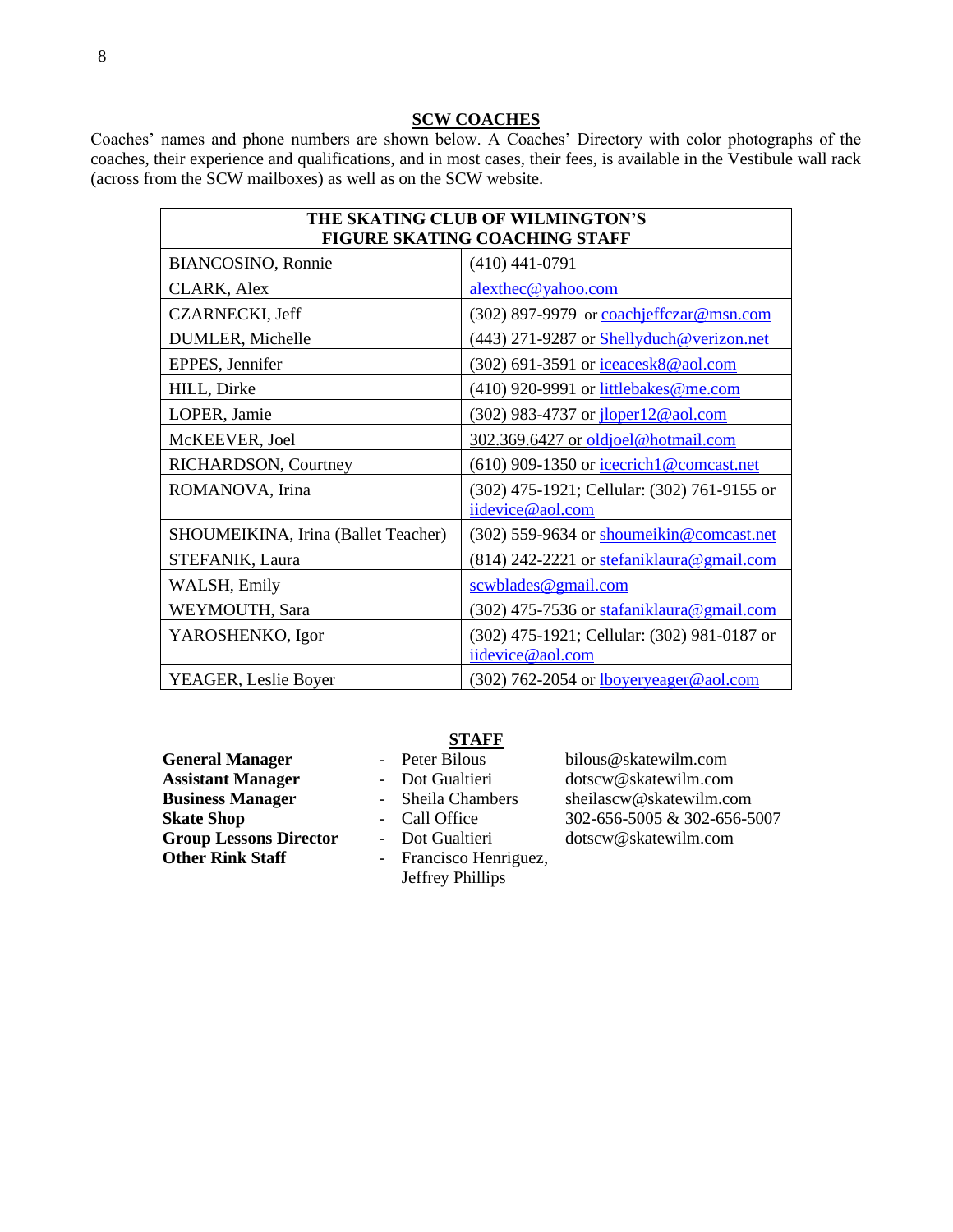#### **DIRECTORS, OFFICERS AND COMMITTEE CHAIRS**

Below are photos of the Board Members followed by a list showing when their terms expire (at the Annual Meeting):

# **The Skating Club of Wilmington Board of Directors**





Melinda Weinstein



Donna Raziano





Adam Klohr



Mary Bowler (Secretary)



Bill McGlinchey (President) Barry Shapiro (VP) Sharon Hatcherson (Treasurer)



Hongxian He



Leslie French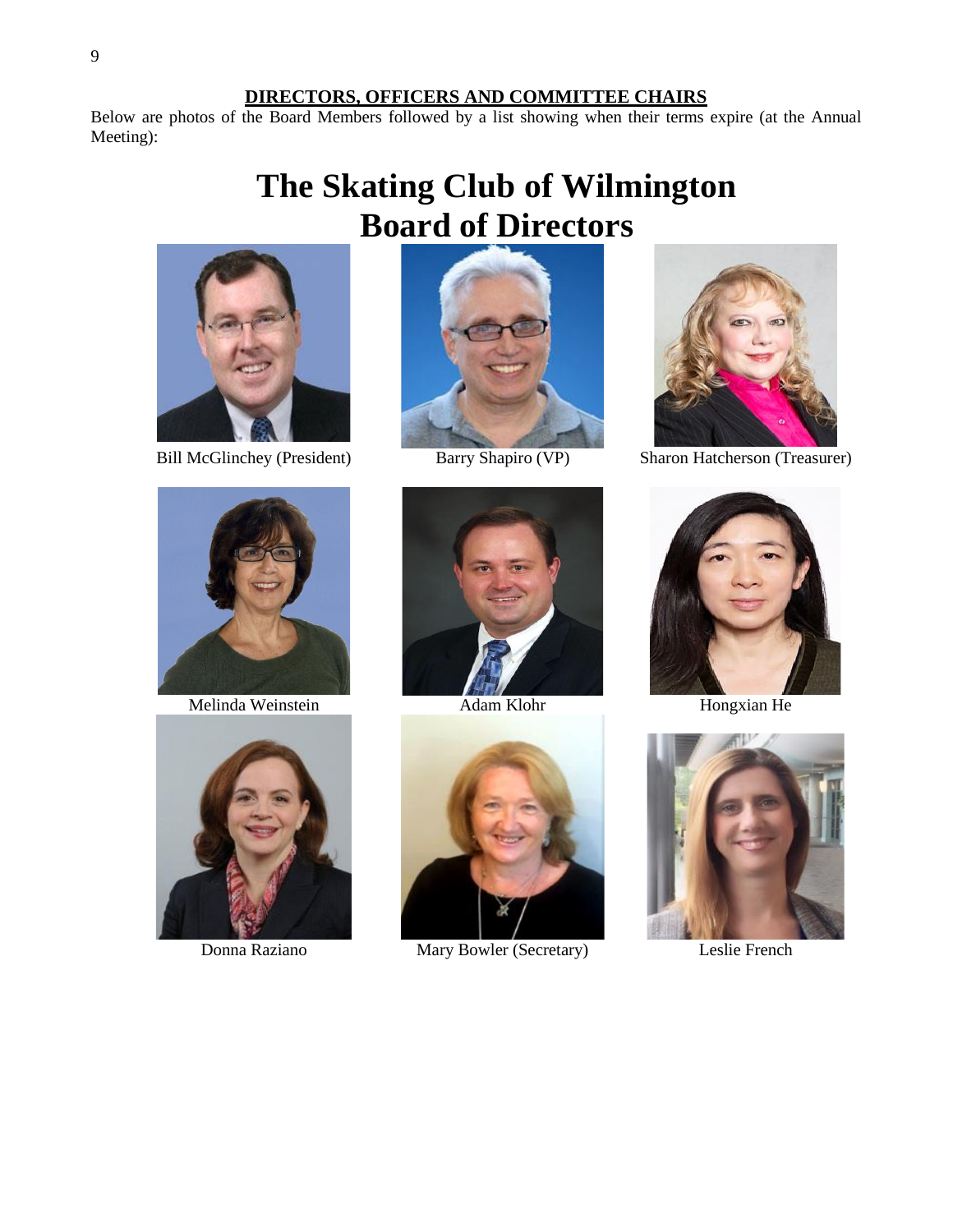| 2022                   | 2023 | 2024                     |
|------------------------|------|--------------------------|
| <b>Bill McGlinchey</b> |      | Mary Bowler              |
| Adam Klohr             |      | <b>Sharon Hatcherson</b> |
|                        |      | Hongxian He              |
|                        |      | Donna Raziano            |
|                        |      | <b>Barry Shapiro</b>     |
|                        |      | Melinda Weinstein        |

#### **2021-2022 OFFICERS, ELECTED & APPOINTED**

Bill McGlinchey President Barry Shapiro Vice President Mary Bowler Secretary Sharon Hatcherson Treasurer

#### **2021-2022 STANDING COMMITTEES**

**EXECUTIVE COMMITTEE** Bill McGlinchey, Chair

## **NOMINATING COMMITTEE**

**(For New Directors)** Elected by Board annually in January/February TBD-2022 Chair

## **USFS GOVERNING COUNCIL**

#### **2022**

Governing Council Reps-Jennifer Lyon, Sharon Hatcherson and Barbara Goodrich

#### **THE SCW FOUNDATION, INC. (Board of Directors)**

Donald D. Thureau, President Sharon Hatcherson, Treasurer Leslie O'Brien, Secretary Carole S. Smith Kathy Jackson, Used Skates Coordinator